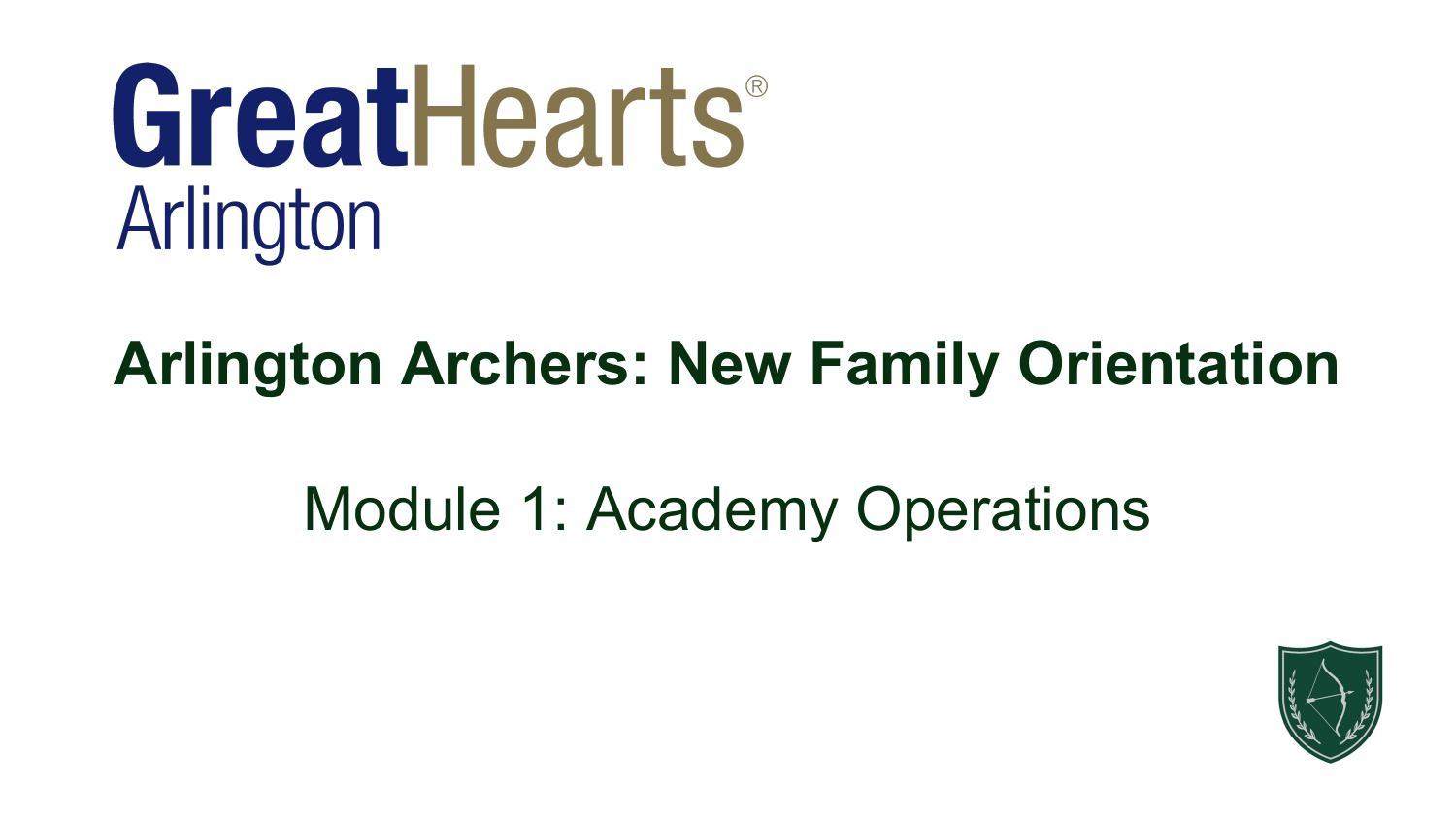### **Table of Contents: Operations**

- 1. Breakfast and Lunches
- 2. Drop off and Pick up
- 3. After School Care
- 4. Academic Calendar
- 5. Attendance Policy & Student Records
- 6. Safety and Security
- 7. Supplies and Books
- 8. Nurse's Office

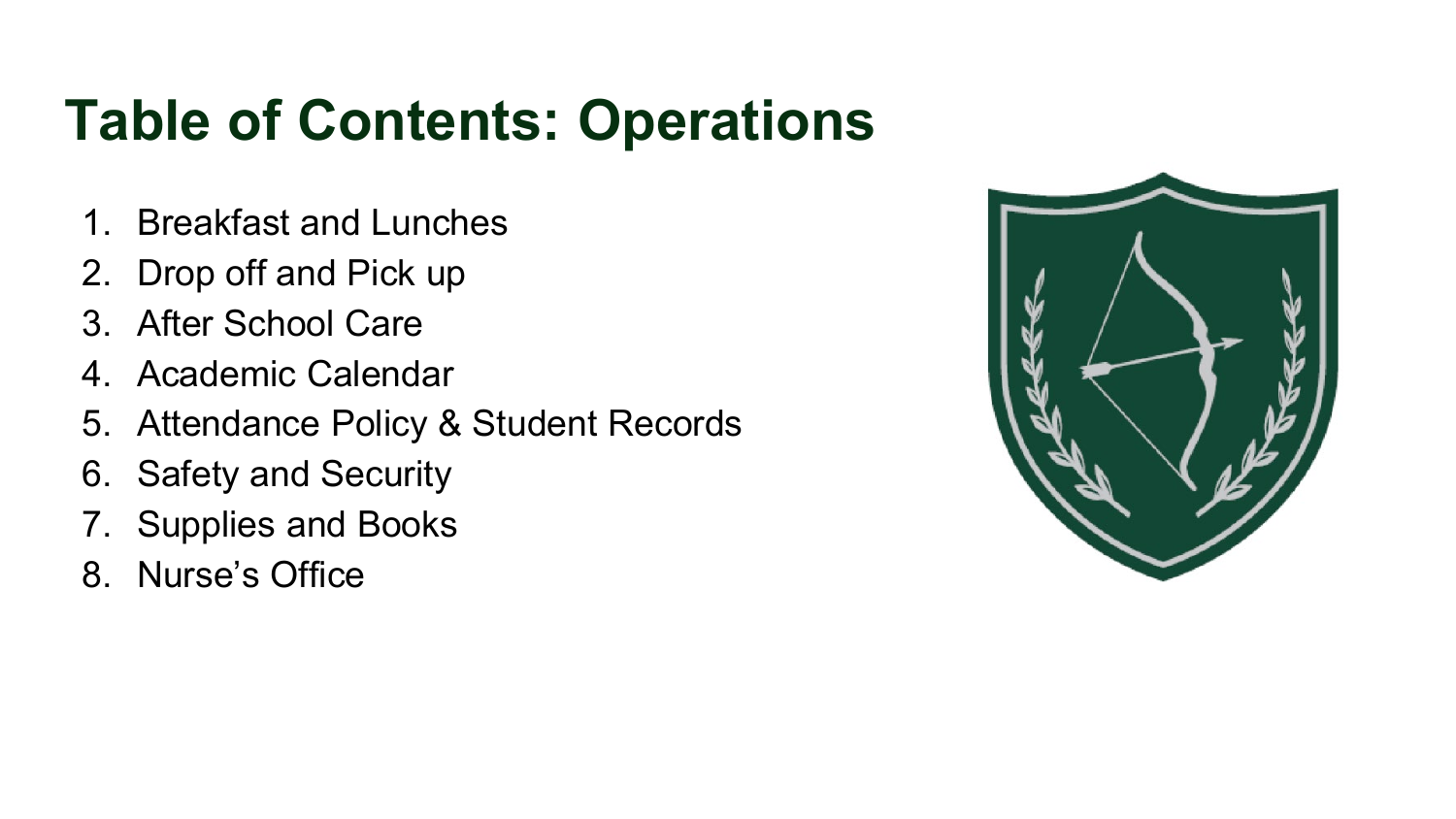### [Breakfast and Lunch](https://liveoak.greatheartsamerica.org/academy-life/breakfast-lunch-programs/)

Great Hearts Arlington partners with **[Preferred Meals](http://www.preferredmealsmenu.com/Site/Menu.aspx?DistrictSchool=TX_A6238_A1003&SchoolName=GREAT+HEARTS+NORTHERN+OAKS+)** for the Breakfast and Lunch program. All meals are paid for through **[Mealtime Online](http://www.mymealtime.com/)**. Funds must be loaded onto the student's account for him or her to receive a meal. Students are always welcome to bring their own lunches in leak-proof lunch boxes or containers. Lunches are stored in the classroom; students will not have access to refrigeration or microwaves.

More information will be coming on how to set-up your Mealtime account in early August. Families in need of assistance for payment will fill out the annual Free & Reduced Lunch Application when it becomes available in July.

**Breakfast:** \$2.00 (7:15 a.m. – 7:40 a.m.) **Lunch:** \$4.00 *Note: Meal prices reflect projected costs.*

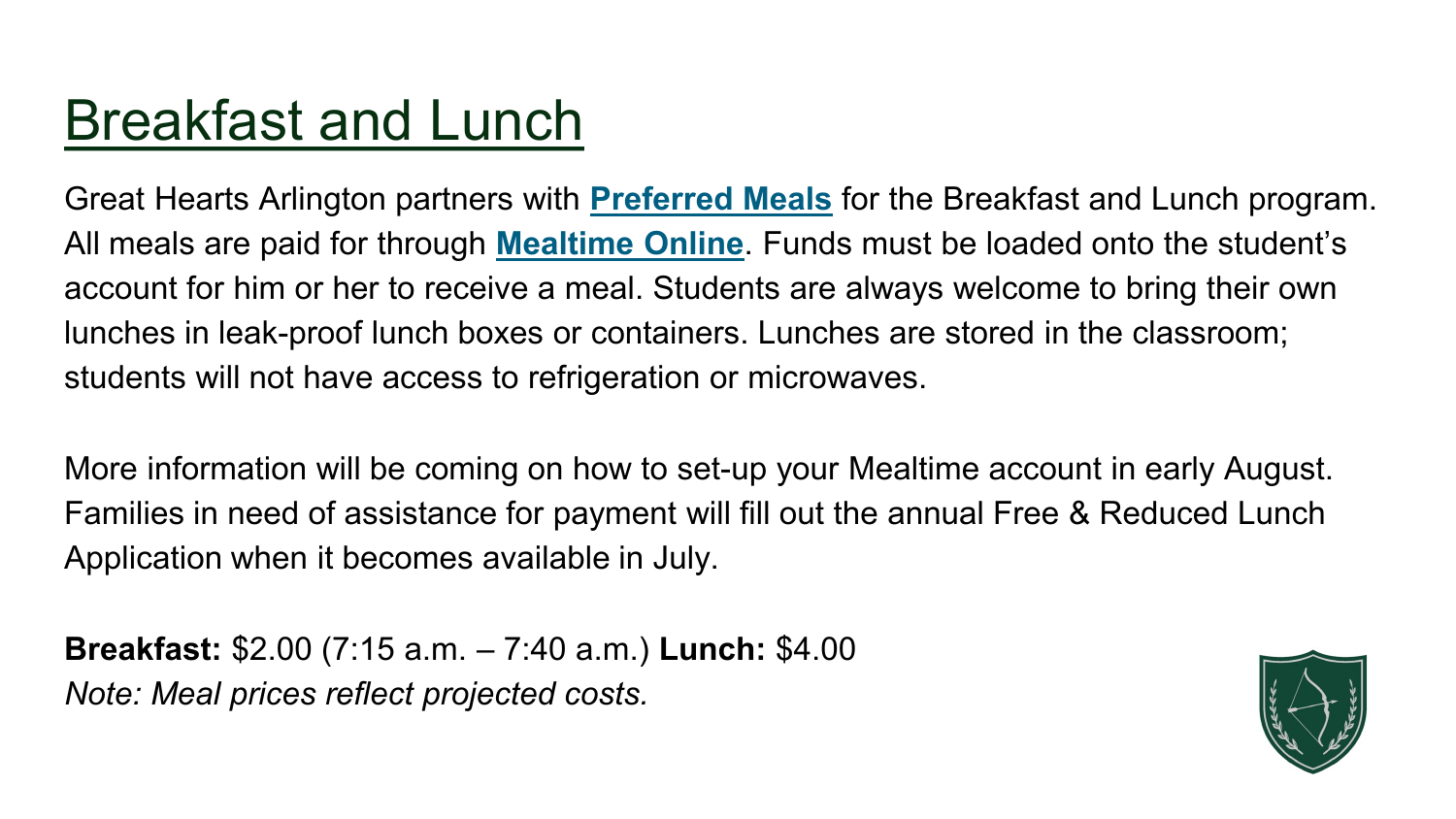## Morning Drop-Off

Great Hearts does not provide transportation to families. As such, we implement a carefully coordinated drop-off and pick-up system. Each morning families will follow the official traffic plan to arrive at the front of the school. Parents are asked to remain in their vehicles while staff assist with unloading students and walking them into the school building. In order to ensure a safe and efficient drop-off, parents are not permitted to park unless they have a scheduled meeting.

**Late Arrival**: Families are expected to arrive and unload their students BEFORE the 7:45 AM start time. Families who arrive on or after 7:45 AM will be required to park and sign in their students in the main lobby. Students arriving on or after 7:45 AM will be marked as tardy.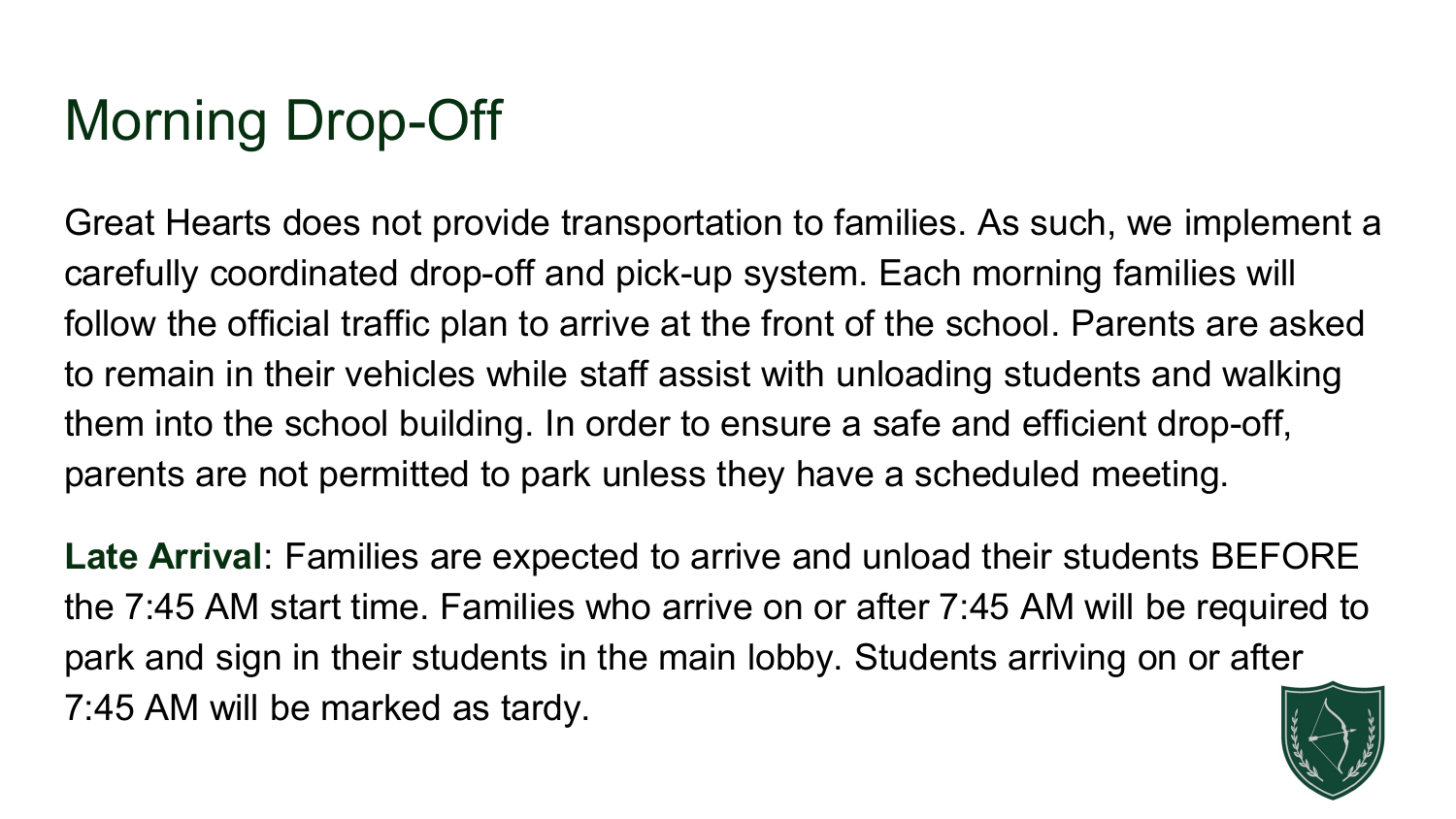### Afternoon Pick-Up

During afternoon pick-up, parents will again follow the official traffic plan and will remain in their vehicles as staff assist with loading their student/s. Parents will be provided a placard which MUST be displayed on the visor during pick-up. Failure to bring this placard in the afternoon may result in being asked to wait until the end of pick-up so we may verify your identification. Families will be provided with multiple placards in order to facilitate carpooling.

Carpooling is enthusiastically encouraged! If carpooling with another family, please make sure the pick-up vehicle has the appropriate placards.

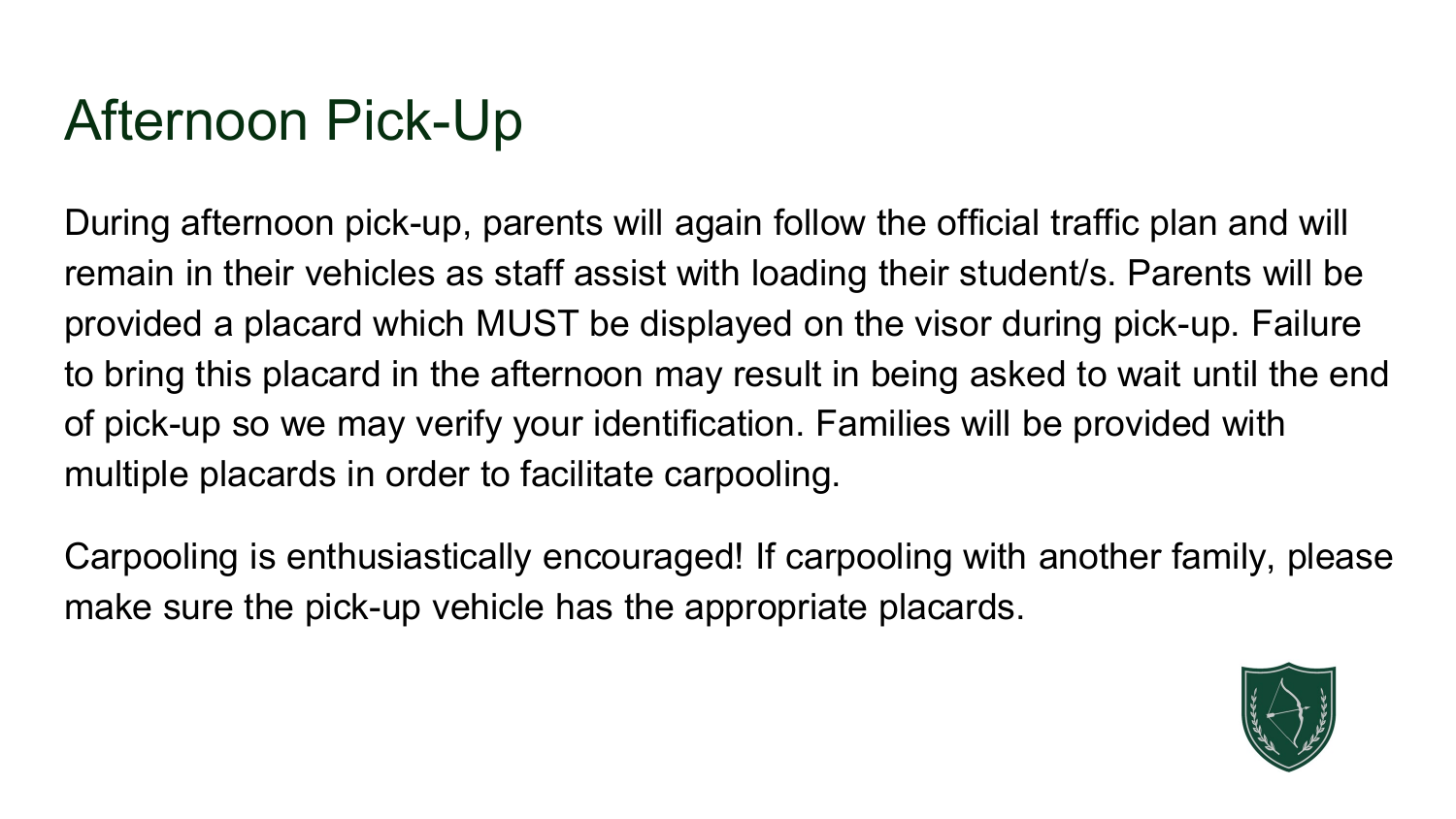### [After School Care,](https://liveoak.greatheartsamerica.org/academy-life/after-school-programs/) Grades K-4

Our K-4 after-school program, called [Athenaeum,](https://arlington.greatheartsamerica.org/academy-life/after-school-programs/) is focused on the liberal arts and promotes learning by providing students dedicated homework time in addition to a diverse array of culturally enriching, academically oriented activities. Our activities are aimed at improving students' scholastic performance by reinforcing the lessons, virtues and curriculum of the classroom.

But it's not all academics! Athenaeum scholars also enjoy time for recreation, games, socializing and just plain fun. Athenaeum runs daily from the dismissal bell (including Early Release days) until 6:00 p.m.

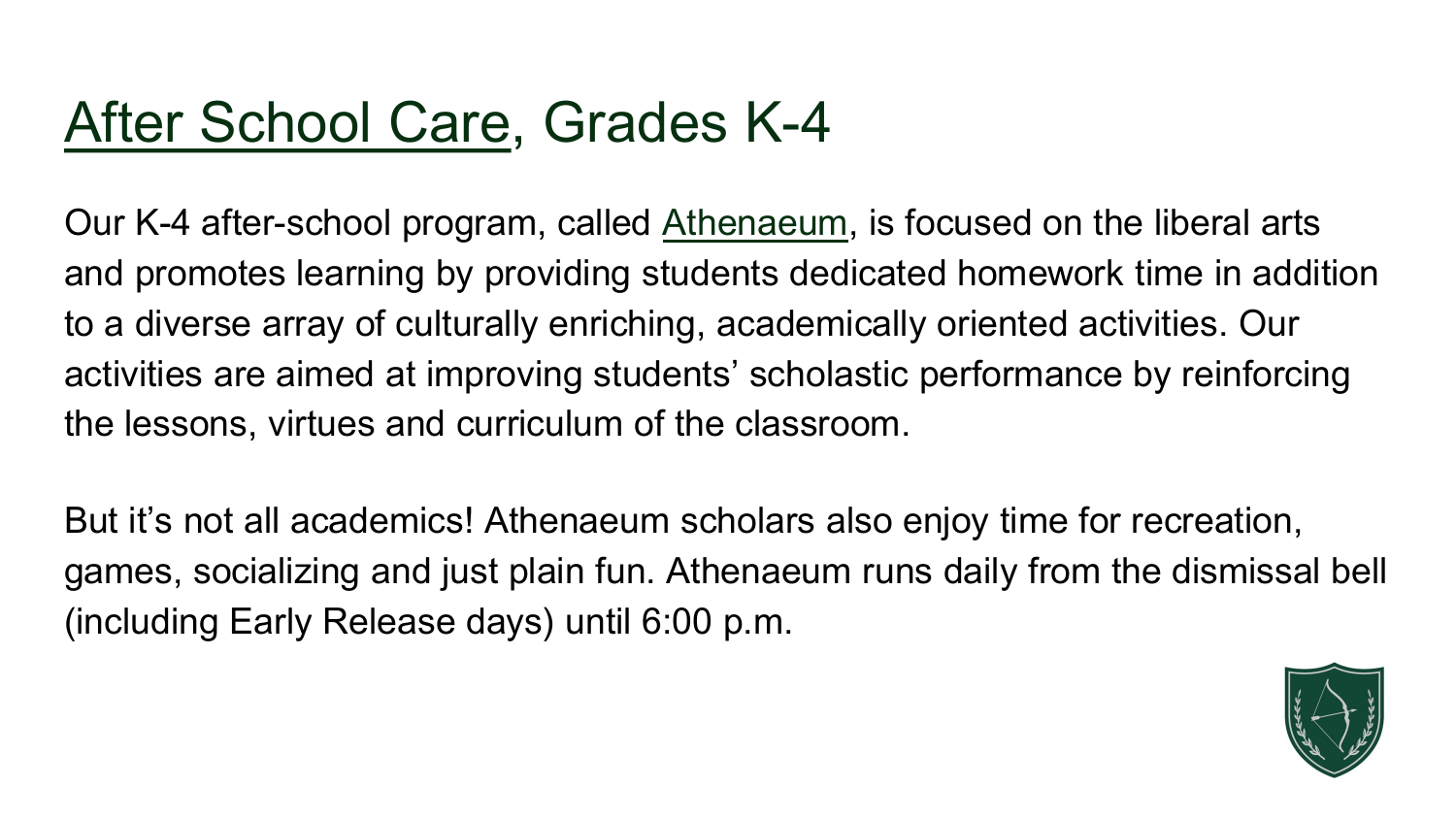### [After School Care,](https://liveoak.greatheartsamerica.org/academy-life/after-school-programs/) Grades 5-7

[Homework Club,](https://arlington.greatheartsamerica.org/academy-life/after-school-programs/) for grades 5-7, is a place for your student to complete homework, receive peer tutoring, and socialize with friends in a structured, supervised environment. The program begins immediately after school and runs until 6:00 p.m. each school day, including early release days.

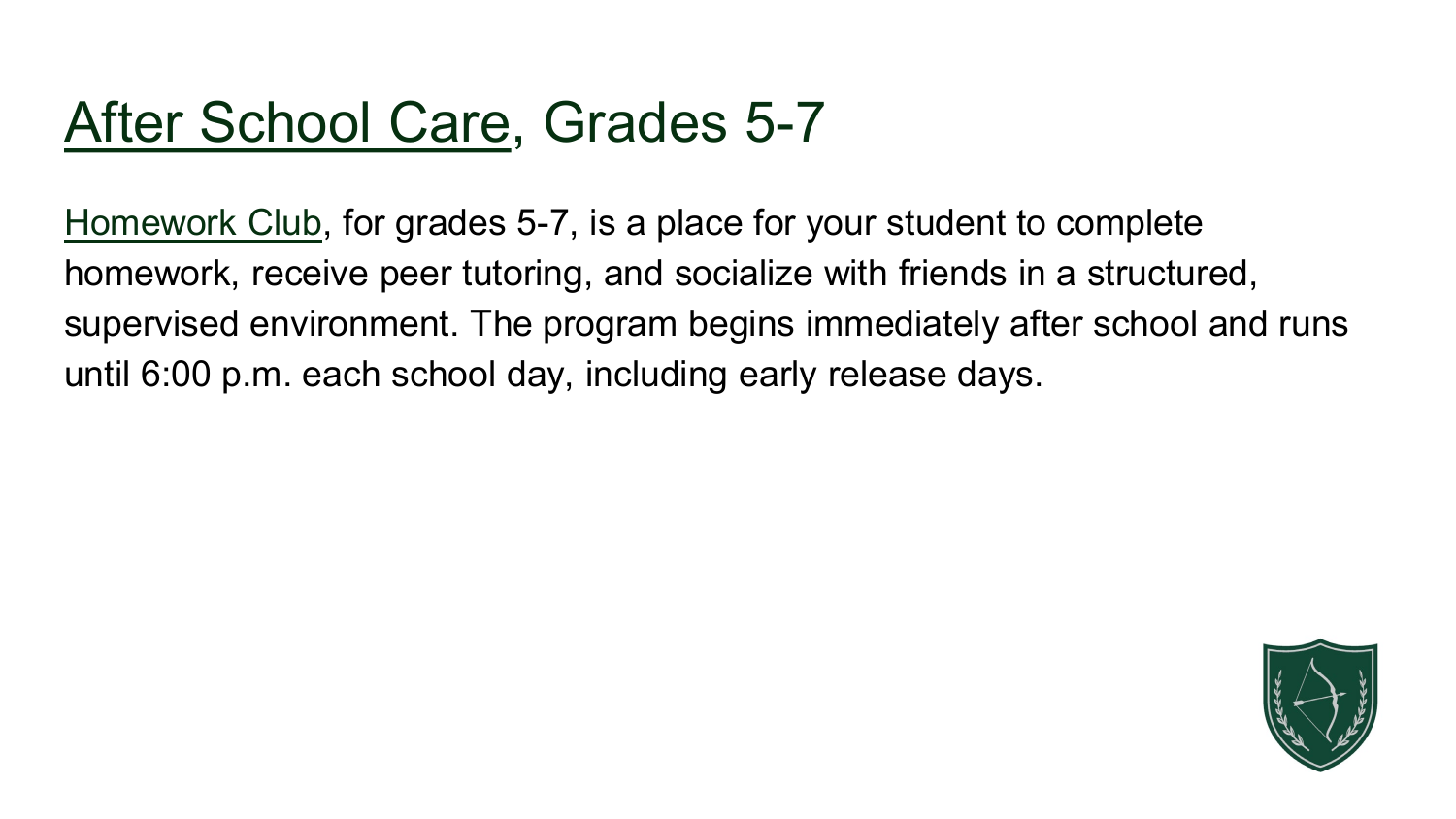### After-School Care Contact Information

If you'd like more information, or want to begin enrolling your child in [Athenaeum](https://arlington.greatheartsamerica.org/academy-life/after-school-programs/) (K-4) or [Homework Club](https://arlington.greatheartsamerica.org/academy-life/after-school-programs/) (5-7), please contact our Co-Curricular Campus Coordinator, [Ms. Holli Alise,](mailto:programs@greatheartsarlington.org) at [programs@greatheartsarlington.org](mailto:programs@greatheartsarlington.org). Should you have any issues reaching Ms. Alise, please email our Director of Campus Operations, [Charlotte Garthune,](mailto:charlotte.garthune@greatheartsarlington.org) at [charlotte.garthune@greatheartsarlington.org.](mailto:charlotte.garthune@greatheartsarlington.org)

Flexible and affordable options are available to fit any family's after-school needs, and tuition assistance is offered for families who qualify.

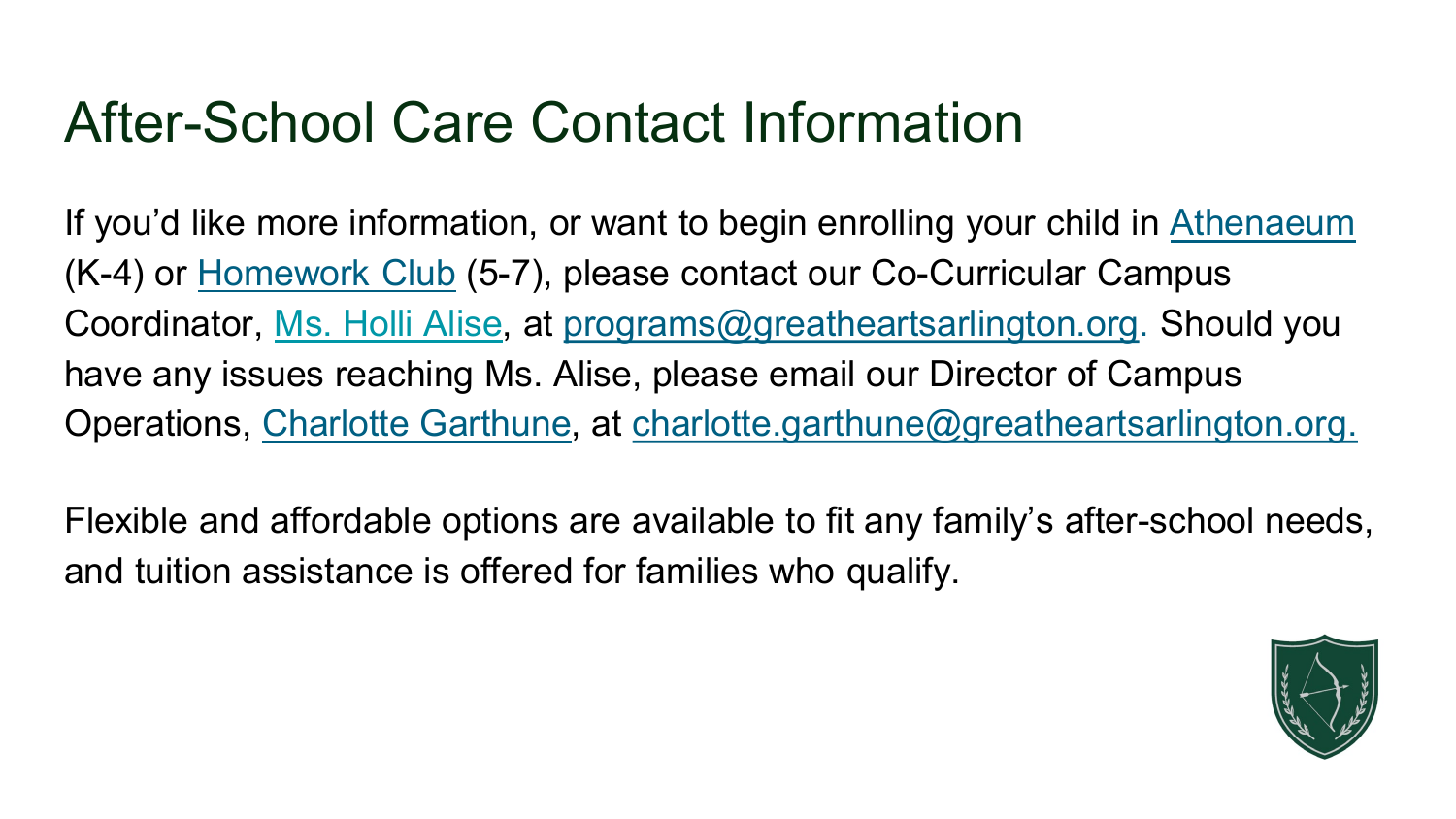#### 2022-2023

### **Great**Hearts

|                |                         |    | <b>July '22</b> |             |    |                |    |    |                | <b>August '22</b> |                         |    |    |    |    | <b>September '22</b> |                 |                |                |    |
|----------------|-------------------------|----|-----------------|-------------|----|----------------|----|----|----------------|-------------------|-------------------------|----|----|----|----|----------------------|-----------------|----------------|----------------|----|
| s              | M                       | п. | W               | т           | F  | s              | s  | м  | т              | Ŵ                 | т                       | к  | s  | s  | M  |                      | w               |                | ۴              | s  |
|                |                         |    |                 |             | 1  | $\overline{z}$ |    | 1  | $\overline{z}$ | 3                 | 4                       | 5  | 6  |    |    |                      |                 | 1              | 2              | 3  |
| 3              | 4                       | s  | 6               | 7           | 8  | 9              | 7  | 8  | 9              | 10                | 11                      | 12 | 13 | 4  | 5  | 6                    | 7               | 8              | 9              | 10 |
| 10             | 11                      | 12 | 13              | 14          | 15 | 16             | 14 | 15 | 16             | 17                | 18                      | 19 | 20 | 11 | 12 | 13                   | 14              | 15             | 16             | 17 |
| 17             | 18                      | 19 | 20              | 21          | 22 | 23             | 21 | 22 | 23             | 24                | 25                      | 26 | 27 | 18 | 19 | 20                   | 21              | 22             | 23             | 24 |
| 24             | 25                      | 26 | 27              | 28          | 29 | 30             | 28 | 29 | 30             | 31                |                         |    |    | 25 | 26 | 27                   | 28              | 29             | 30             |    |
| 31             |                         |    |                 |             |    |                |    |    |                |                   |                         |    |    |    |    |                      |                 |                |                |    |
|                |                         |    |                 | October '22 |    |                |    |    |                | November '22      |                         |    |    |    |    | December '22         |                 |                |                |    |
| s              | M                       |    | W               |             | я  | ś              | s  | M  |                | w                 | т                       | s  | s  | Ś  | M  |                      | w               |                | я              | s  |
|                |                         |    |                 |             |    | 1              |    |    | 1              | $\overline{a}$    | $\overline{\mathbf{3}}$ | 4  | 5  |    |    |                      |                 | 1              | 2              | 3  |
| 2              | $\overline{\mathbf{a}}$ | 4  | 5               | 6           | 7  | 8              | 6  | 7  | R              | ٩                 | 10                      | 11 | 12 | 4  | 5  | 6                    | 7               | R              | 9              | 10 |
| ۹              | 10                      | 11 | 12              | 13          | 14 | 15             | 13 | 14 | 15             | 16                | 17                      | 18 | 19 | 11 | 12 | 13                   | 14              | 15             | 16             | 17 |
| 16             | 17                      | 18 | 19              | 20          |    | 22             | 20 | 21 | 22             | 23                | 24                      | 25 | 26 | 18 | 19 | 20                   | 21              | 22             | 23             | 24 |
| 23             | 24                      |    | 25 26           | 27          | 28 | 29             | 27 | 28 | 29             | 30                |                         |    |    | 25 | 26 | 27                   | 28              | 29             | 30             | 31 |
| 30             | 31                      |    |                 |             |    |                |    |    |                |                   |                         |    |    |    |    |                      |                 |                |                |    |
|                |                         |    |                 |             |    |                |    |    |                |                   |                         |    |    |    |    |                      |                 |                |                |    |
|                |                         |    |                 | January '23 |    |                |    |    |                | February '23      |                         |    |    |    |    |                      | March '23       |                |                |    |
| s              | M                       | т  | W               | т           | г  | s              | s  | M  | т              | W                 | ۳                       | F  | s  | s  | M  | т                    | w               | т              | я              | s  |
| 1              | $\overline{a}$          | з  | $\Delta$        | 5           | 6  | 7              |    |    |                | 1                 | $\overline{2}$          | 3  | 4  |    |    |                      | 1               | $\overline{z}$ | а              | 4  |
| 8              | 9                       | 10 | 11              | 12          | 13 | 14             | 5  | 6  | 7              | 8                 | 9                       | 10 | 11 | 5  | 6  | 7                    | 8               | ٩              | 10             | 11 |
| 15             | 16                      | 17 | 18              | 19          | 20 | 21             | 12 | 13 | 14             | 15                | 16                      |    | 18 | 12 | 13 | 14                   | 15              | 16             | 17             | 18 |
| 22             | 23                      | 24 | 25              | 26          | 27 | 28             | 19 | 20 | 21             | 22                | 23                      | 24 | 25 | 19 | 20 | 21                   | 22              | 23             | 24             | 25 |
| 29             | 30                      | 31 |                 |             |    |                | 26 | 27 | 28             |                   |                         |    |    | 26 | 27 | 28                   | 29              | 30             | 31             |    |
|                |                         |    |                 |             |    |                |    |    |                |                   |                         |    |    |    |    |                      |                 |                |                |    |
|                |                         |    | April '23       |             |    |                |    |    |                | <b>May '23</b>    |                         |    |    |    |    |                      | <b>June '23</b> |                |                |    |
| s              | M                       | т  | w               | т           | F  | s              | s  | M  | т              | w                 | т                       | ۴  | s  | s  | M  | т                    | w               | т              | ۶              | s  |
|                |                         |    |                 |             |    | 1              |    | 1  | $\overline{a}$ | з                 | 4                       | 5  | 6  |    |    |                      |                 | 1              | $\overline{z}$ | 3  |
| $\overline{a}$ | 3                       | 4  | 5               | 6           | 7  | 8              | 7  | R  | 9              | 10                | 11                      | 12 | 13 | 4  | 5  | 6                    | 7               | 8              | 9              | 10 |
| 9              | 10                      | 11 | 12              | 13          | 14 | 15             | 14 | 15 | 16             | 17                | 18                      | 19 | 20 | 11 | 12 | 13                   | 14              | 15             | 16             | 17 |
| 16             | 17                      | 18 | 19              | 20          | 21 | 22             | 21 | 22 | 23             | 24                | 25 <sub>1</sub>         | 26 | 27 | 18 | 19 | 20                   | 21              | 22             | 23             | 24 |
| 23<br>30       | 24                      | 25 | 26              | 27          | 28 | 29             | 28 | 29 | 30             | 31                |                         |    |    | 25 | 26 | 27                   | 28              | 29             | 30             |    |

| First/Last Day of School                         |                      |
|--------------------------------------------------|----------------------|
| d Weather Da                                     |                      |
| <b>Teacher Work Days &amp; Independent Study</b> |                      |
| <b>Professional Development</b>                  |                      |
| <b>Early Release Days</b>                        |                      |
| Holidays                                         |                      |
| Labor Day - 9/5                                  |                      |
| Fall Break 10/10 - 10/14                         |                      |
| Thanksgiving 11/21 - 11/25                       |                      |
| Winter Break 12/19 - 1/2                         |                      |
| MLK Jr. Day - 1/16                               |                      |
| President's Day - 2/20                           |                      |
| <b>Spring Break 3/13 - 3/17</b>                  |                      |
| Good Friday - 4/7                                |                      |
| Easter Monday - 4/10                             |                      |
| Memorial Day - 5/29                              |                      |
|                                                  |                      |
|                                                  |                      |
| <b>End of Quarter</b>                            |                      |
|                                                  | Days                 |
| First Quarter 10/7                               |                      |
| Second Quarter 12/16                             |                      |
| Third Quarter 3/10                               |                      |
| Fourth Quarter 5/26                              |                      |
| <b>Total Days</b>                                | 170                  |
|                                                  |                      |
| <b>School Day Times</b>                          |                      |
| <b>Full Day</b><br>$7:45$ am $-3:30$ pm          |                      |
| <b>Early Release</b><br>$7:45$ am $-1:30$ pm     |                      |
| <b>R&amp;R Weekends</b>                          |                      |
| Semester 1<br>Semester <sub>2</sub>              | 41<br>39<br>44<br>46 |
|                                                  |                      |
|                                                  |                      |
|                                                  |                      |
|                                                  |                      |
|                                                  |                      |

### The Academic Calendar

#### **[Link to Academic Calendar](https://arlington.greatheartsamerica.org/wp-content/uploads/sites/42/2022/02/22_23-ARL-Academic-Calendar.pdf)**

**Fall Break/Teacher Conferences:** Oct. 10-14 during this time parents are assigned 1-1 conferences with their child's teacher.

**Early Release:** Most Fridays are early release days with dismissal at 1:30 PM. Early release afternoons are used to conduct professional development and training for our staff.

#### **Professional Development Days:** Oct 21,

Feb 17, are PD days. No students on campus.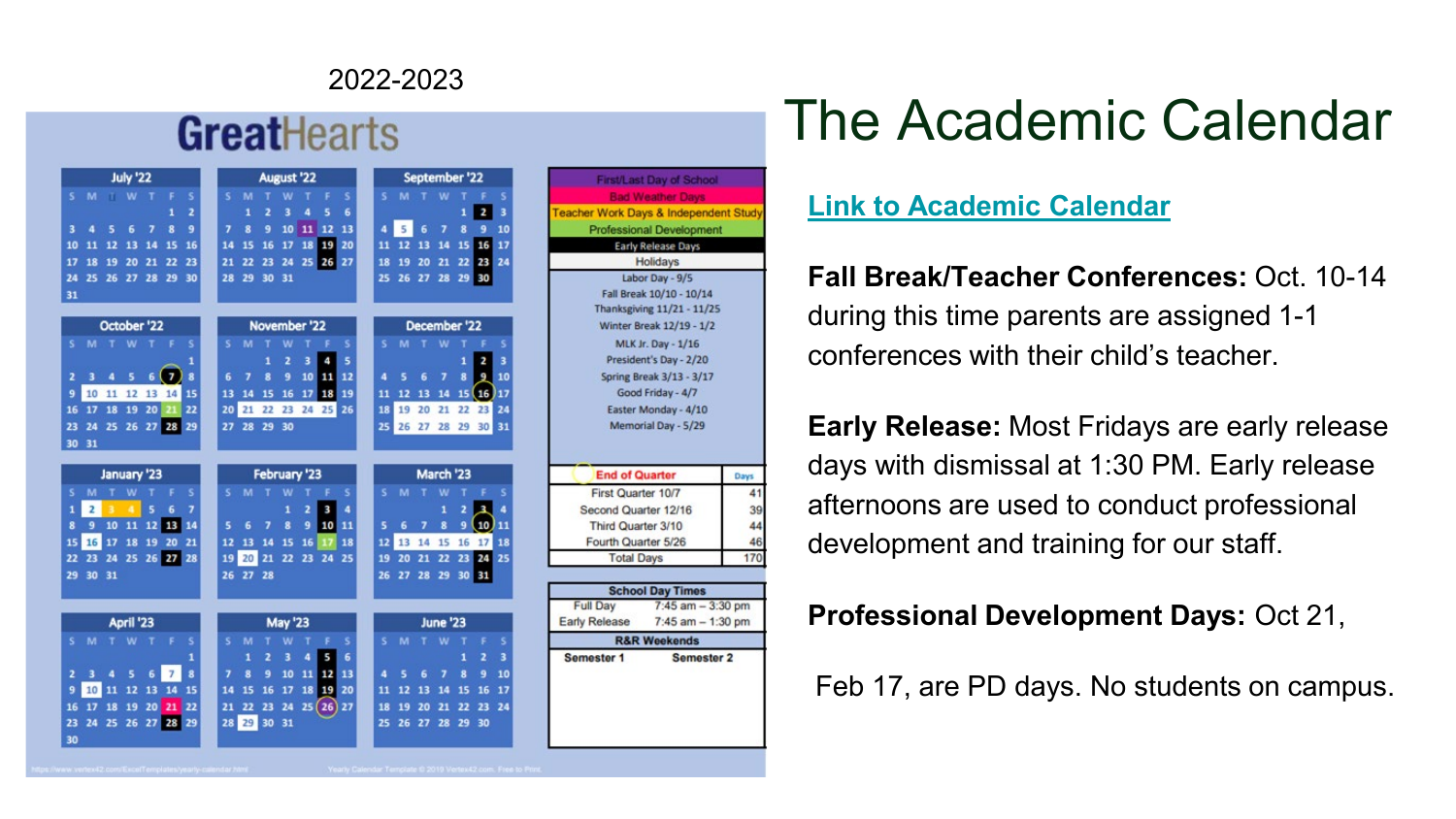### The Daily Schedule

The daily bell schedule is listed below. Dismissal times reflect when the instructional day ends; however, dismissal will likely take roughly 30-40 minutes to complete. Also note that students will not be released early from school (e.g., for a scheduled doctor's appointment) any later than 30 minutes before dismissal. Please account for this time when planning your appointments and after school activities. Guidelines about when to arrive for pick-up will be announced in July.

### **School Day Start/End Times**

**Full Day 7:45am – 3:30pm**

**Half Day 7:45am – 1:30pm**

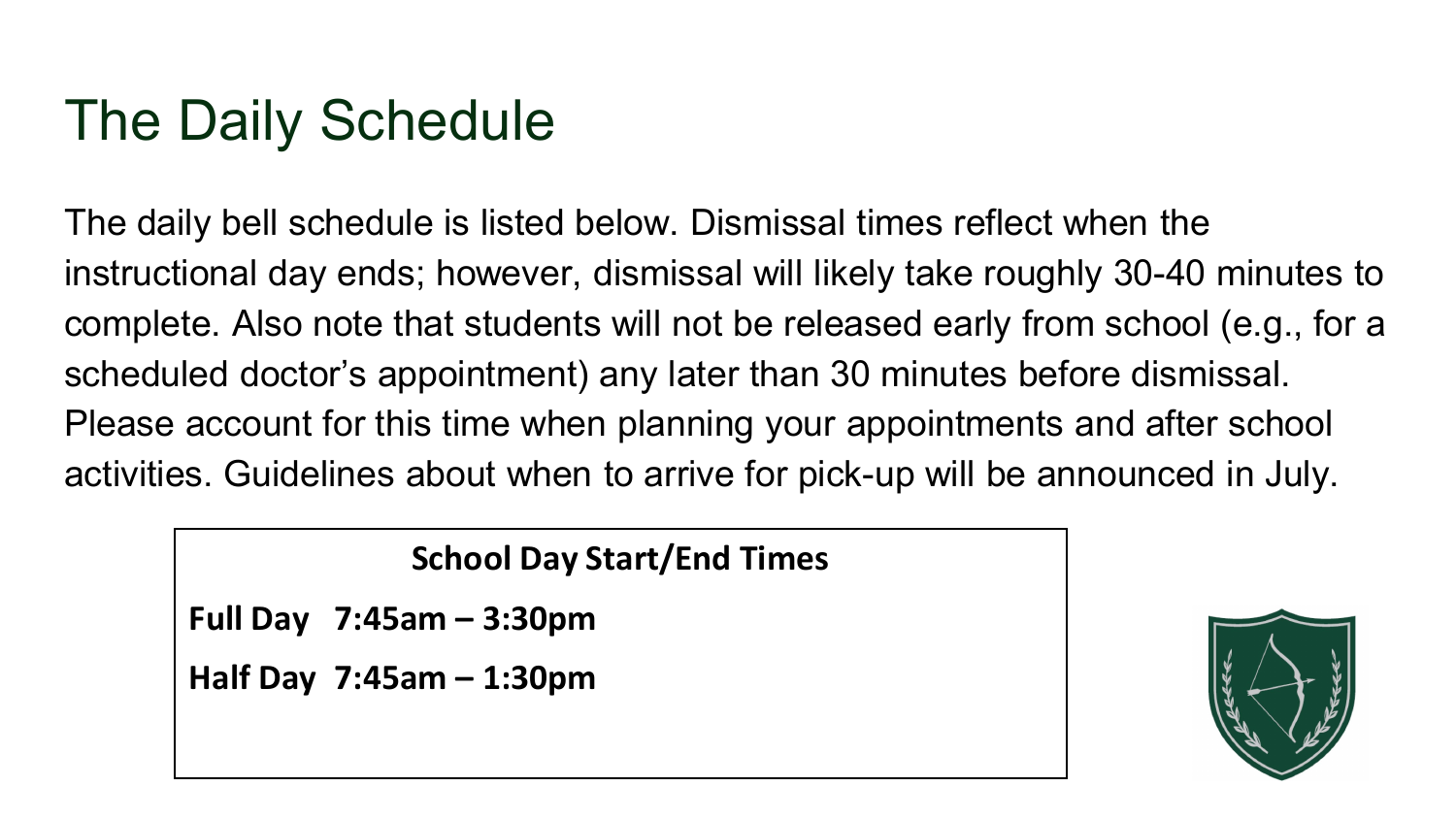### Attendance

Regular attendance and prompt arrival at school are vital to a student's attitude and subsequent success as a scholar. The first few minutes of every school day are especially important in establishing the conditions for a successful and joyful day of learning. Students who are not in their classroom by 7:45 A.M. will be counted as tardy.

Communicating student absences is vital to effective parent-academy partnership. Parents are expected to email [Ms. Hope Hubbell](mailto:registrar@greatheartsarlington.org) by 8:00 am when their student will be absent or significantly late (due to a doctor's appointment emergency, or other reason). [Attendance@GreatHeartsArlington.org](mailto:Attendance@GreatHeartsArlington.org)

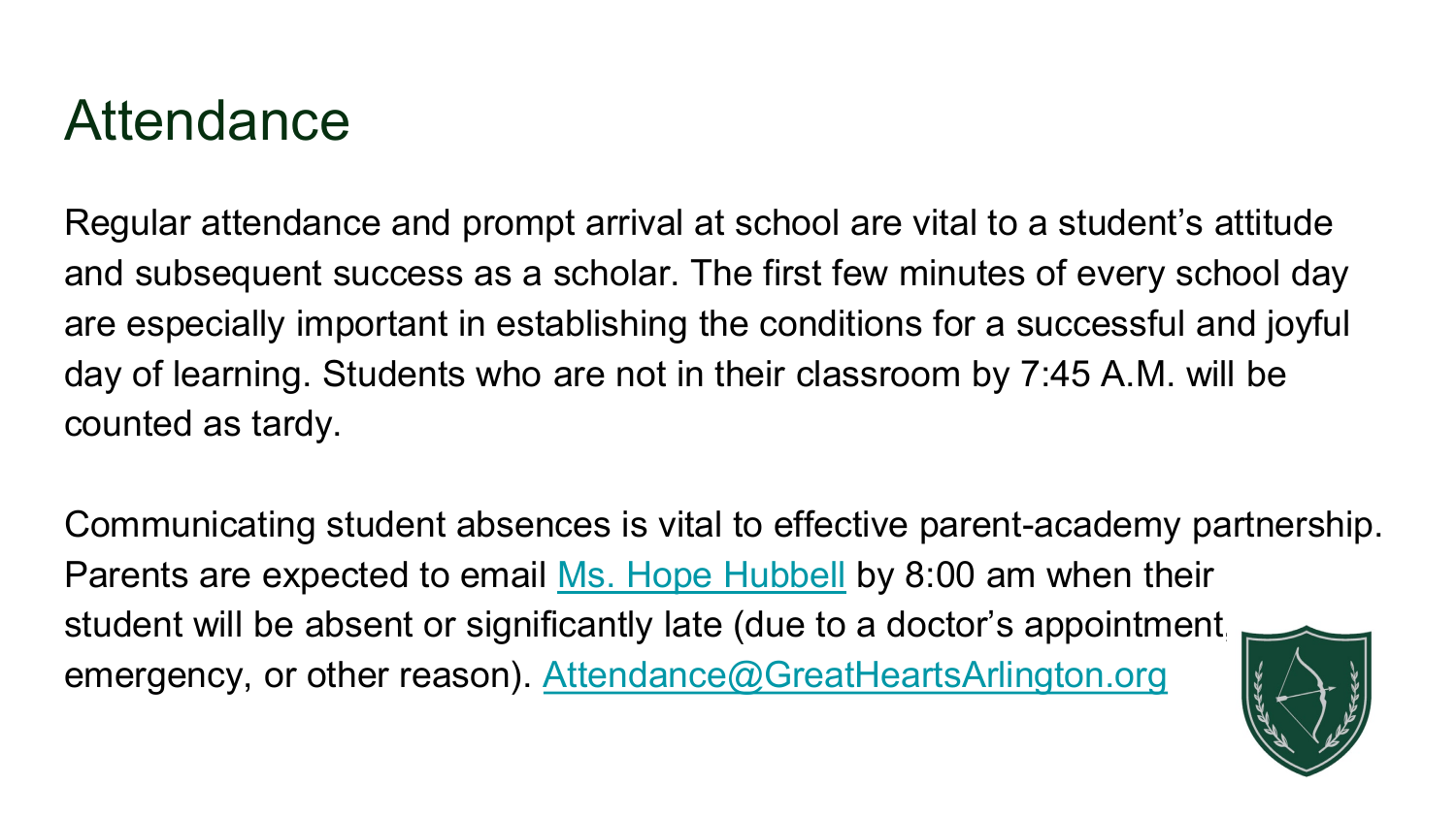### Student Records & Documents

Keeping accurate student records is vital to your student's success and safety at Great Hearts Arlington. If any of the following changes, please contact our registrar [Ms. Hope Hubble](mailto:registrar@greatheartsarlington.org) immediately and provide any necessary documents:

- Guardian contact information—e.g., phone, email, address
- Custody arrangements—e.g., divorce, adoption, new custody orders
- Emergency contact information—e.g., names, phone
- Authorized pick up—e.g., names, phone
- Protection issues—e.g., restraining order, prohibited visit/pick up
- Changes to the media authorization

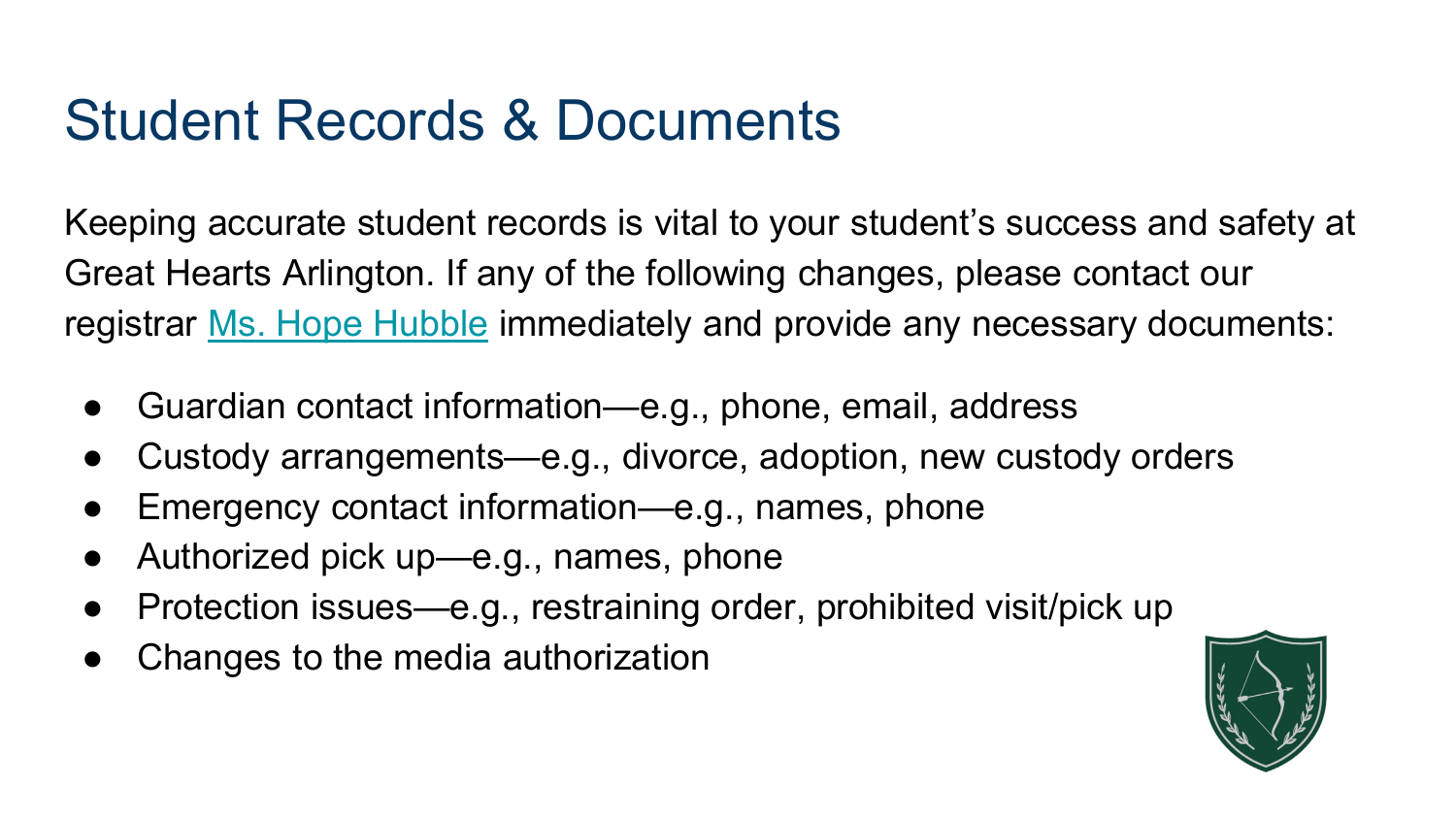### Safety and Security

Student safety is always the top priority at Great Hearts. Our team takes a variety of measures to ensure that our students are safe on campus. These measures include having locked exterior doors on the campus at all times, ensuring all staff and volunteers have passed a criminal background check, and requiring all persons signing out students to be on that student's approved list of contacts. Only those family members and emergency contacts listed on your student's SchoolMint file will be permitted to pick them up or sign them out. Anyone signing a student out before dismissal will be required to show I.D.

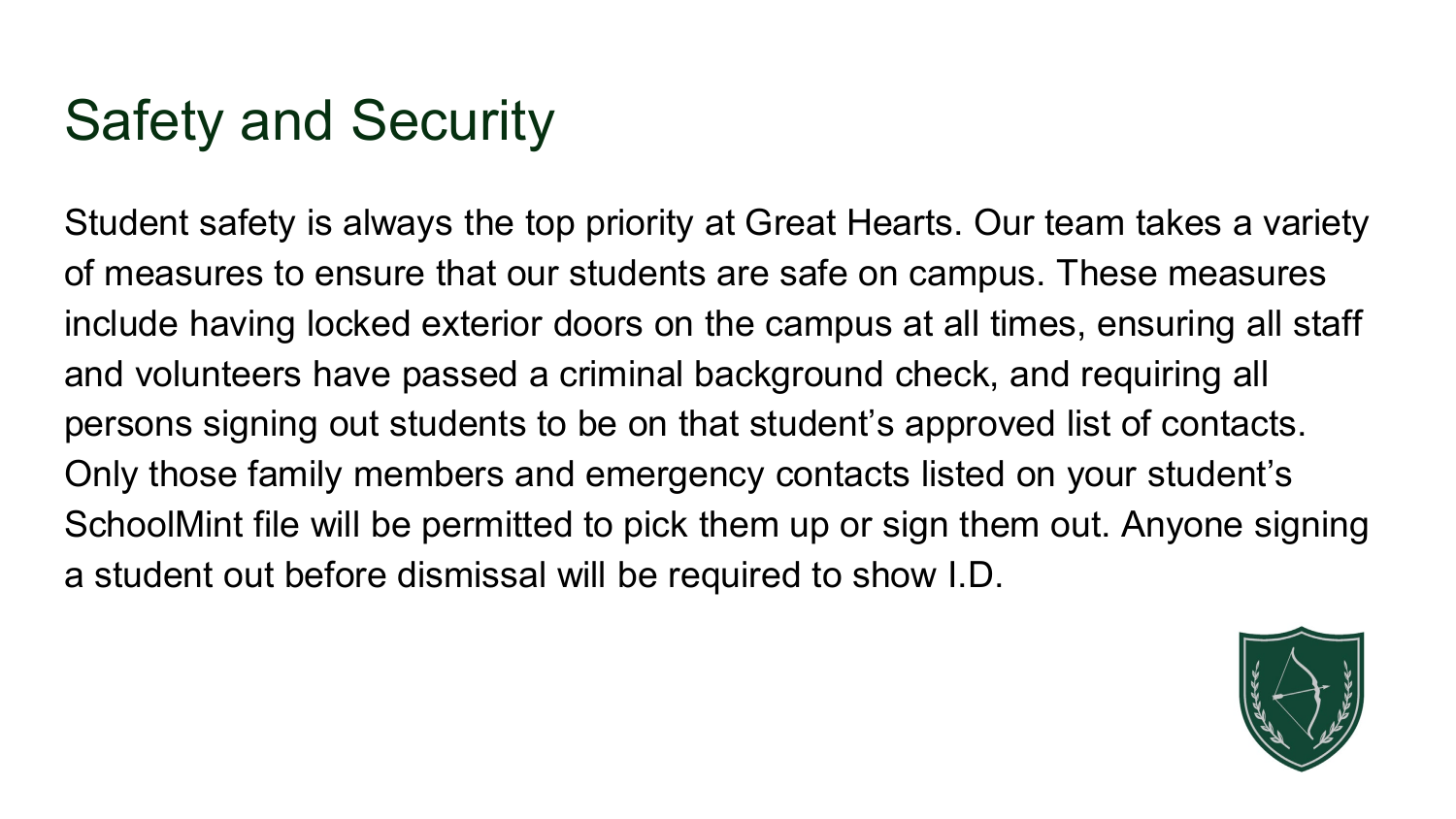### School Supplies



[We know you can't wait to start preparing for the first day of school. Grade level](https://arlington.greatheartsamerica.org/academy-life/books-supply-lists/) **school supply lists** are now ready for families!

Families can purchase these items through a partnered vendor, [EduKit,](https://www.edukitinc.com/find-your-school) OR may purchase comparable items at a store of their choosing. [EduKit](https://www.edukitinc.com/find-your-school) will make purchasing the supply list easier for you (one stop shopping) and it is encouraged, but not required.

Note: Personal storage such as backpacks and lunch boxes are not included in the supply list. These and other personal items should be free of any themes or references of popular culture.

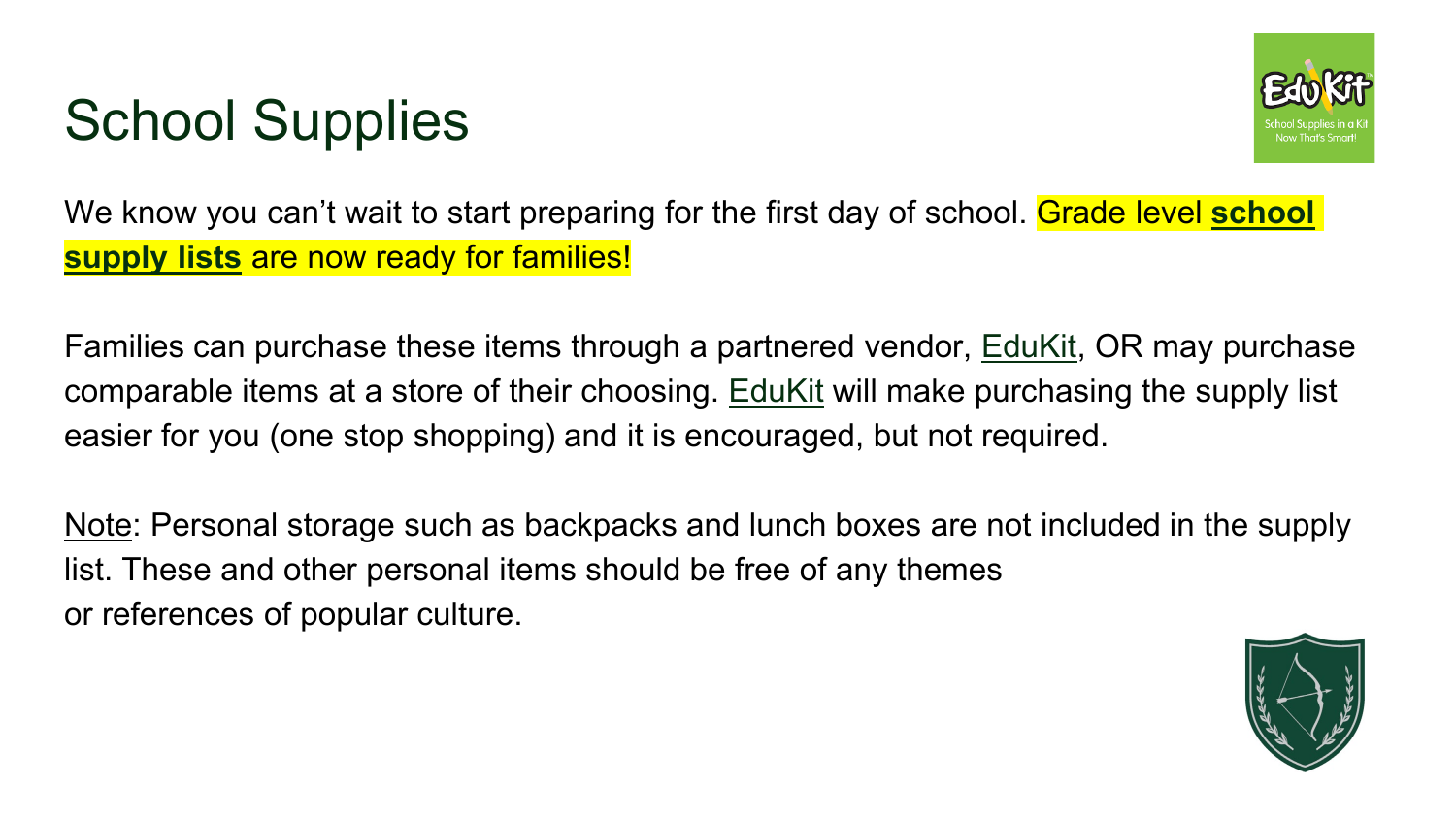### [Classics to Keep](https://arlington.greatheartsamerica.org/wp-content/uploads/sites/42/2021/01/GHALS_ClassicsToKeep.pdf)

At Great Hearts Academies, it has been the tradition for students to develop a personal library of books that they mark in and treasure for years to come. We call these books "[Classics to Keep](https://arlington.greatheartsamerica.org/wp-content/uploads/sites/42/2022/04/22_23-Lower-School-Classics-to-Keep.pdf)". Your child's class will utilize these classics during the upcoming school year. When purchasing [Classics to Keep,](https://arlington.greatheartsamerica.org/wp-content/uploads/sites/42/2022/04/22_23-Lower-School-Classics-to-Keep.pdf) families may choose whichever vendor they wish; however, it is imperative that the ISBN number exactly matches that on our list. This promotes effective instruction and high level engagement by ensuring that all students are literally "on the same page."

For families who do not purchase the texts, their student will be given access to a copy of these books as part of their curriculum. Students will not mark these books and will be asked to return the books in good condition once their class has finished working with the book. Financial assistance is available in certain circumstances; please contact the [Director of Campus Operations](mailto:charlotte.garthune@greatheartsarlington.org) for information.

[You can find our complete list of Classic to Keep here](https://arlington.greatheartsamerica.org/wp-content/uploads/sites/42/2022/04/22_23-Lower-School-Classics-to-Keep.pdf).

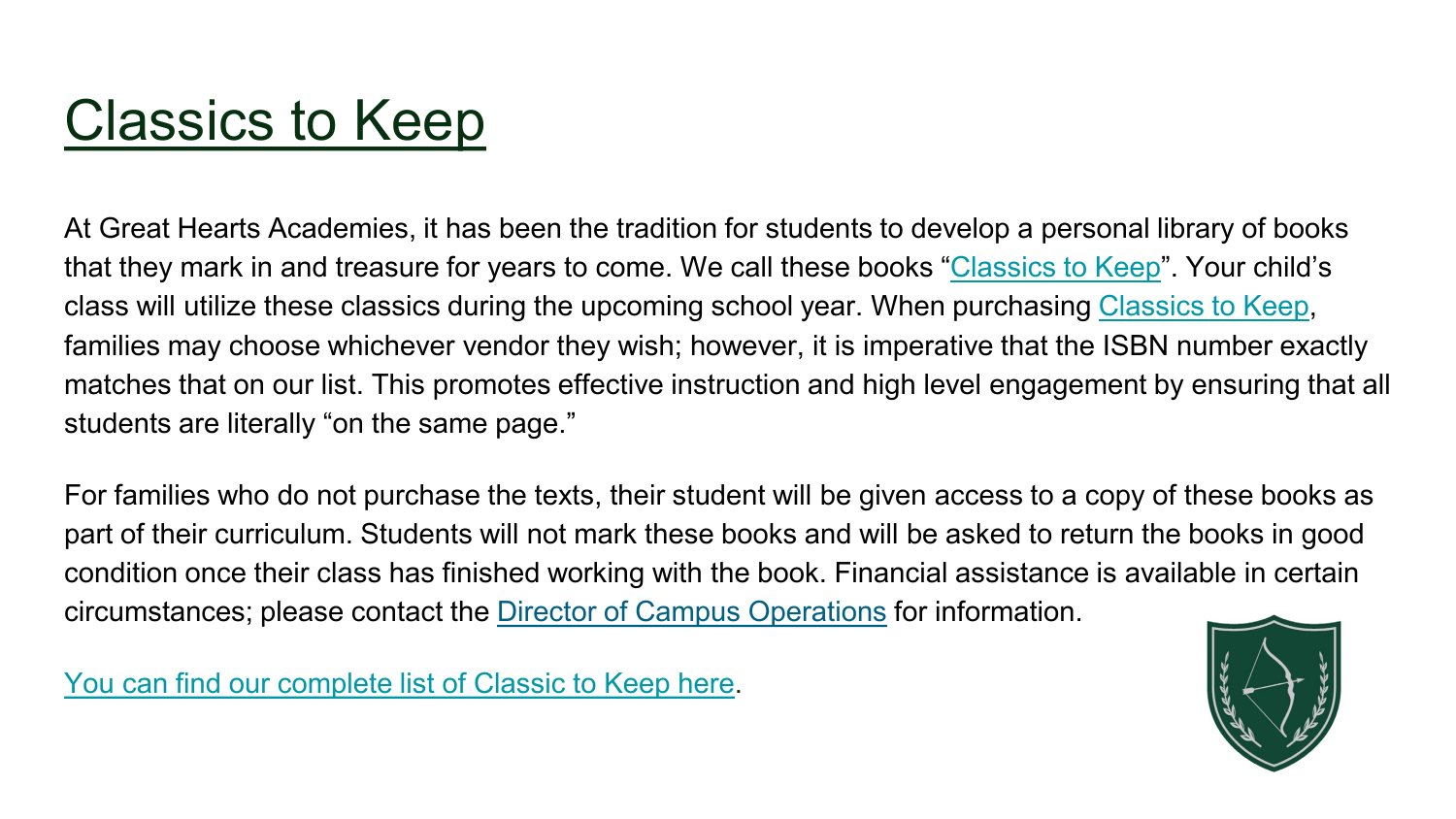### Nurse's Office

Our campus nurse, Annette Johnson, is on campus daily to care for our students and to administer medications. Parents and guardians will be able to drop off medications to [Nurse McDougall](mailto:nurse@greatheartsarlington.org) during summer office hours starting in August. Medications (prescribed or over-the-counter) are never to be sent with your student to campus and should never be in their possession.

[Medication Administration Forms](https://arlington.greatheartsamerica.org/ghals-request-to-administer-prescribed-medication/) (for both prescription and over-the-counter medication) will need to be completed at the time of medication drop off. All prescription medication must have a doctor's order attached. You can [review our medication policy here.](https://arlington.greatheartsamerica.org/wp-content/uploads/sites/42/2021/02/GHALS-Medication-Policy.pdf)

If your student has asthma, epilepsy, or food allergies requiring EpiPen administration, further documentation will need to be provided by the primary physician (FARE Action Plan, Asthma Action Place and Seizure Action Plan).

Contact [Nurse McDougall](mailto:nurse@greatheartsarlington.org) at [Nurse@GreatHeartsArlington.org](mailto:Nurse@GreatHeartsArlington.org).